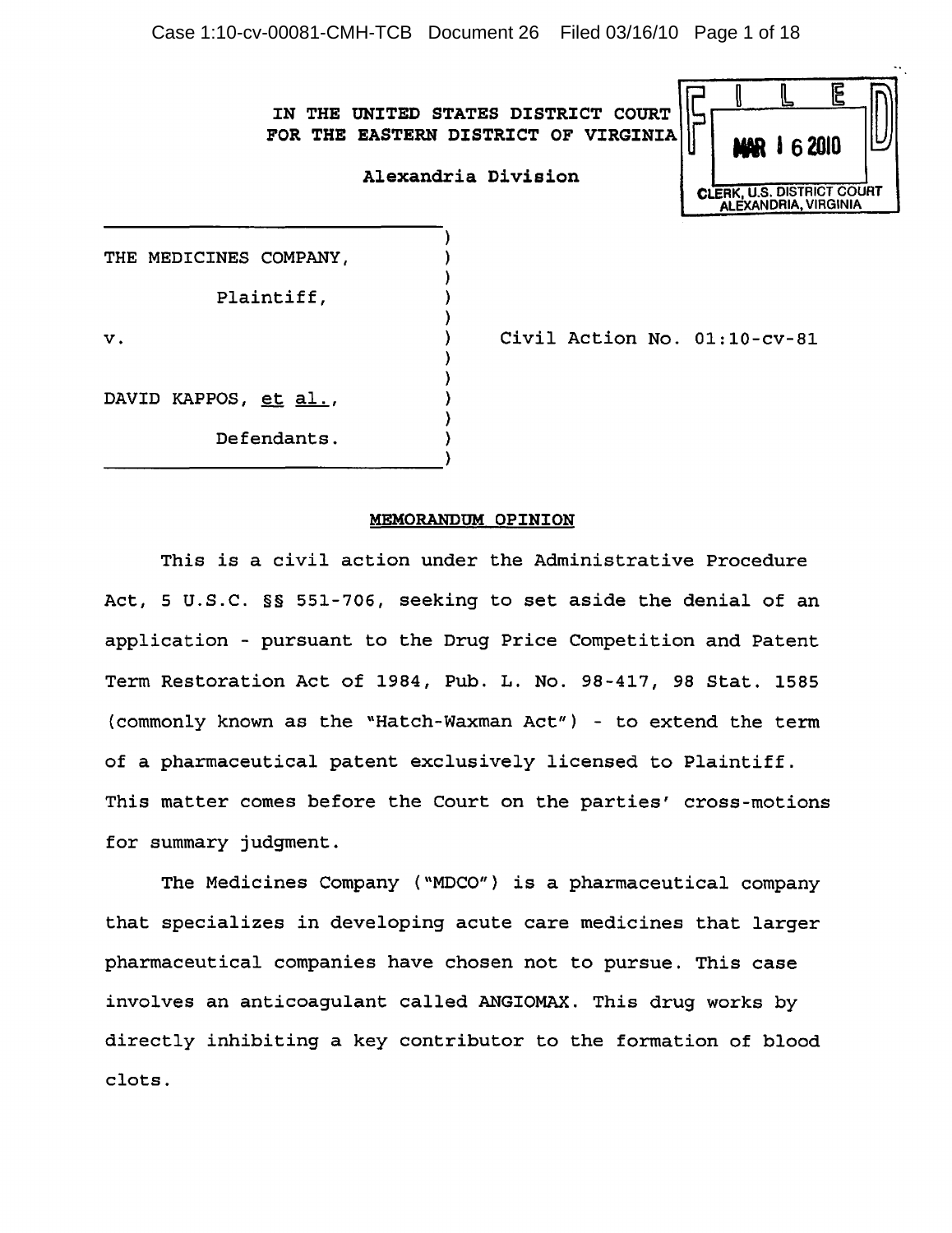MDCO filed a new drug application for ANGIOMAX on December 23, 1997. The FDA approved that application in December 2000. The FDA's approval was set forth in a letter faxed to MDCO at 6:17 p.m. on Friday, December 15, 2000.

The FDA then published the approval date for ANGIOMAX as December 19, 2000 on one page of its website.

A new drug cannot be commercially marketed or used until the FDA approves it under § 505 of the Federal Food, Drug, and Cosmetic Act ("FDCA"). See 21 U.S.C. § 355(a}. The process of securing FDA approval is extraordinarily time consuming and expensive. A new drug applicant must conduct clinical studies and submit detailed information.  $Id. \S$  355(b)(1); 21 C.F.R. § 314.50. The FDA must then determine whether the drug is safe and effective. During this process, the applicant receives no commercial benefit from any patents on the drug.

Congress enacted Title II of the Hatch-Waxman Act, which is codified in relevant part at 35 U.S.C. § 156. Under § 156, the holder of a drug patent or its agent is entitled to apply for a patent term extension "to compensate for the delay in obtaining FDA approval." Merck & Co. v. Kessler, 80 F.3d 1543, 1547 (Fed. Cir. 1996); <u>see also In re Patent No. 4,146,029</u> (Comm'r Pat. July 12, 198B) ("SynchroMed Decision") at 3 ("Since § 156 was intended to restore a part of the effective patent life. . .,  $\S$  156 can be viewed as remedial in nature.") *i* Hoechst-Roussel Pharm., Inc. v.

-2-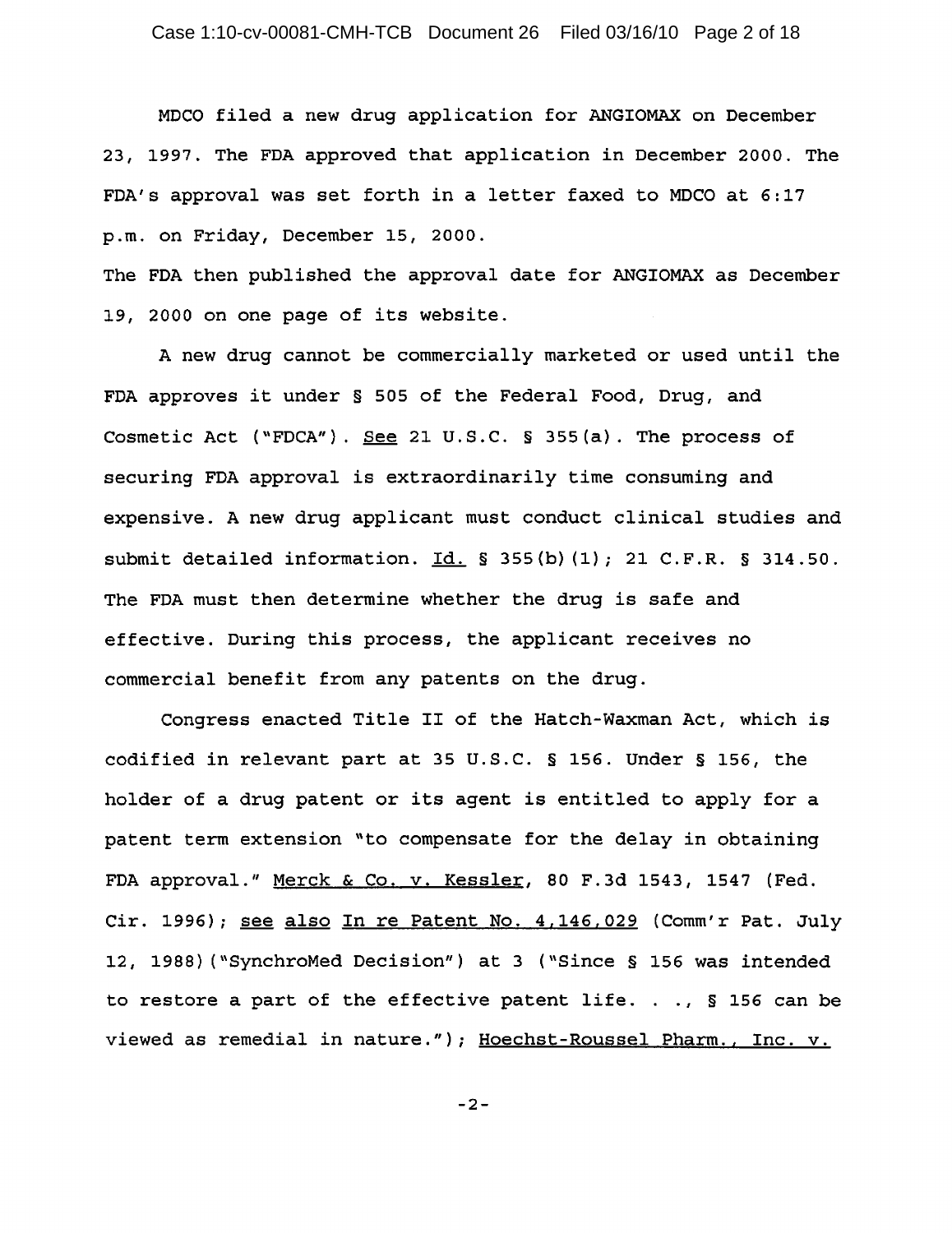Lehman, No. 95-650-A, 1995 U.S. Dist. LEXIS 22485, at \*8 (E.D. Va. Oct. 25, 1995) (Section 156 "was intended to compensate those patent owners who lost time to market a patented product while that product awaited FDA approval."),  $aff'd$ , 109 F.3d 756 (Fed. Cir. 1997). The purpose of the Act is to "encourage[] drug manufacturers to assume the increased costs of research and development of certain products which are subject to premarketing clearance." H.R. Rep. No. 98-857, pt. 2, at 11 (1984), reprinted in 1984 U.S.C.C.A.N. 2686, 2695.

The length of the extension depends on how long the product was under review. The review period is divided into a testing phase followed by an approval phase. The approval phase begins on the date the application was initially submitted and ends on the date such application was approved." 35 U.S.C. § 156 (g) (I) (B) (ii). Subject to specified caps and adjustments, the lengths of these phases determine the length of the extension. See id. § 156{c).

A different provision in the same statute governs when requests for patent extensions must be filed.  $Id. \S 156(d) (1)$ . Although Congress could have keyed the time for seeking an extension directly to the end of the approval phase specified in § 156{g) (I) (B) (ii) (i.e., "the date [the] application was approved"), it did not. Instead, Congress used a different term to begin the time period for requesting an extension: the patent

-3-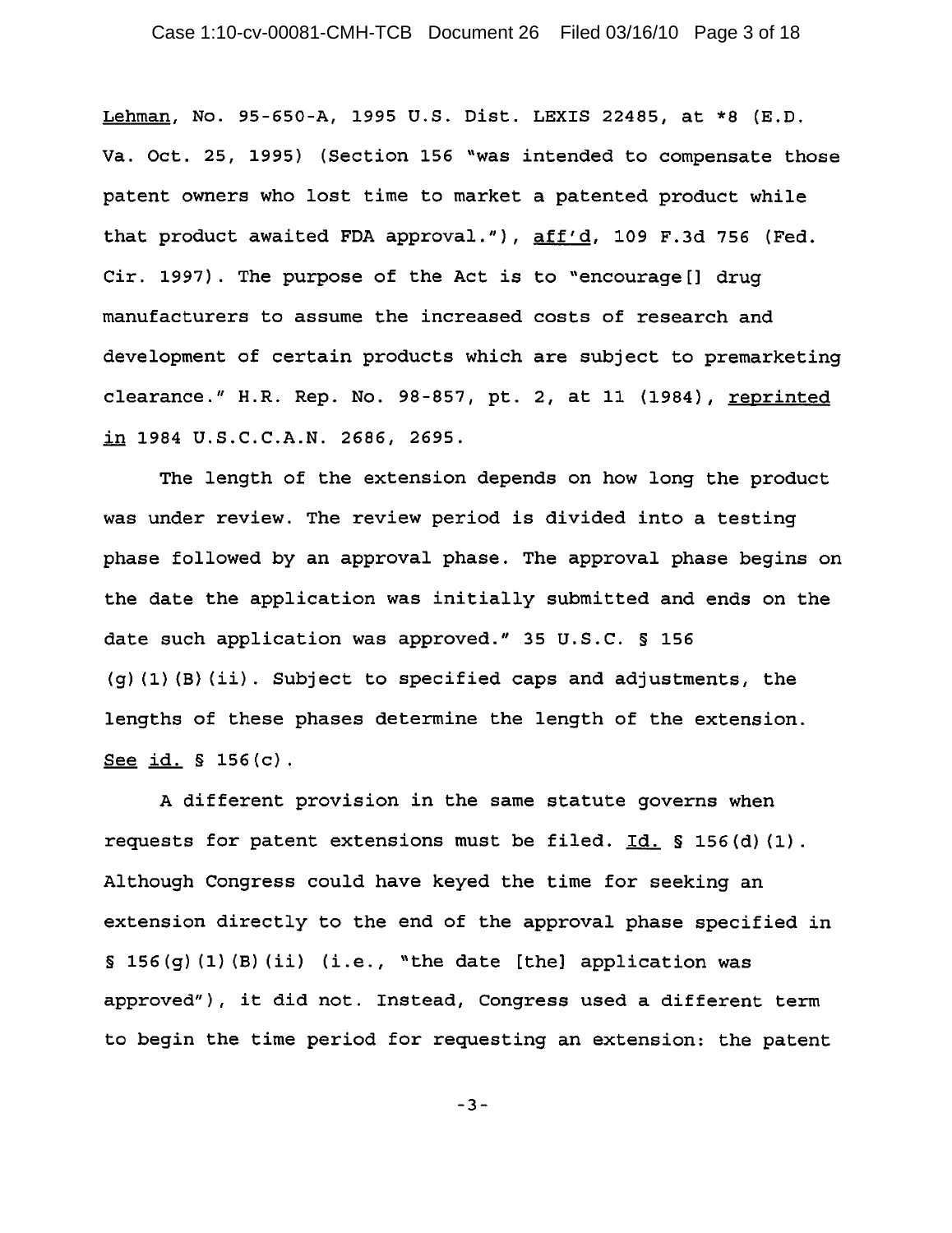holder or its agent must submit an application to the PTO "within the sixty-day period beginning on the date the product received permission . . . for commercial marketing or use." Id. §  $156$  (d) (1).

If a patent relates to a human drug, responsibility for reviewing an extension application *is* shared by the Director of the PTO and the Secretary of Health and Human Services, who has delegated her authority to the FDA. The PTO is responsible for determining that a patent *is* eligible for extension under subsection (a) and that the requirements of paragraphs (1) through (4) of subsection (d), including the timeliness requirement of (d) (1), have been complied with. 35 U.S.C. § 156(e) (1). The FDA *is* responsible for determining the length of the applicable regulatory review period.  $Id.$  § 156 (d) (2) (A). In so doing, it must determine the date the application was initially submitted to the FDA and the date such application was approved.  $Id. \S 156(g) (1) (B) (ii)$ . A 1987 Memorandum of Understanding between the PTO and the FDA sets forth procedures for their joint review of applications. See 52 Fed. Reg. 17,830- 02 (May 12, 1987).

MDCO filed its patent term extension application on February 14, 2001 under the Hatch-Waxman Act. Such an extension would change the expiration date of the '404 patent from March 23, 2010 to December 2014. There is no dispute that MDCO satisfied all of

-4-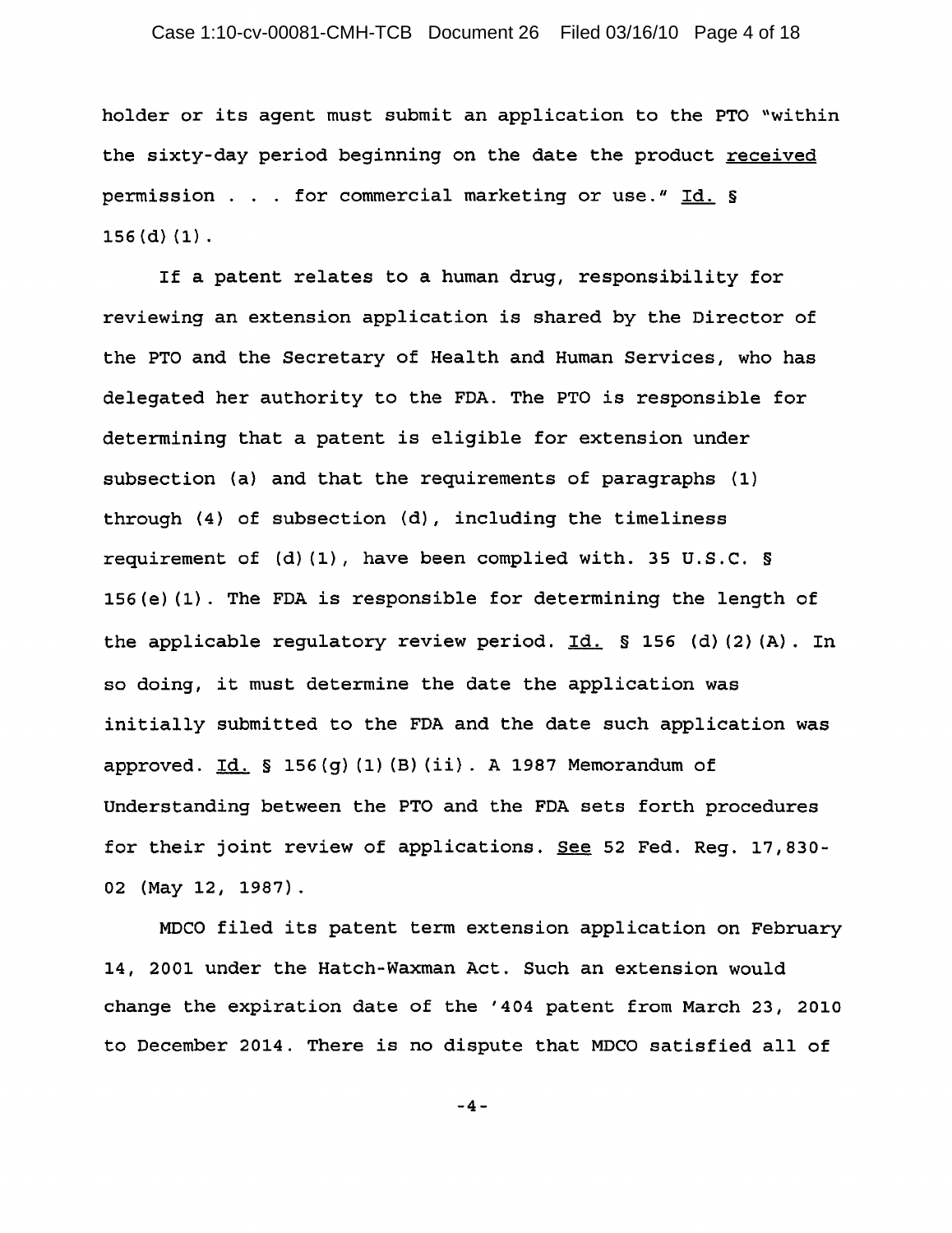the substantive requirements of  $35^\circ$ U.S.C. § 156.

On September 6, 2001, in response to a request from the PTO, the FDA asserted that ANGIOMAX was approved on December 15, 2000 and that MDCO's application was untimely within the meaning of 35 U.S.C. § 156(d} (1). Although it had been called to the agency's attention, the FDA did not address the fact that a page on its website listed December 19 as the approval date for ANGIOMAX.

On December 18, 2001, MDCO received an undated Notice of Final Determination" from the PTO denying MDCO's application. The Notice accepted the FDA's view that ANGIOMAX was approved on December 15, 2000 and that the extension application was untimely because it was filed one day late. On March 4, 2002, the PTO issued a corrected decision that was in relevant respects identical to the original.

The FDA treats submissions to the FDA received after its normal business hours differently than it treats communications from the agency after normal business hours. The agency considers the date of submission of a new drug application received after 4:30 p.m. EST to be the next business day. If an applicant submits an electronic application or sends a fax to the FDA at 6:17 p.m. on a Friday night, the FDA will deem that application to be submitted on the following Monday (or Tuesday, if the Monday is a federal holiday). This FDA practice has the consequence of making the regulatory review period defined in §

-5-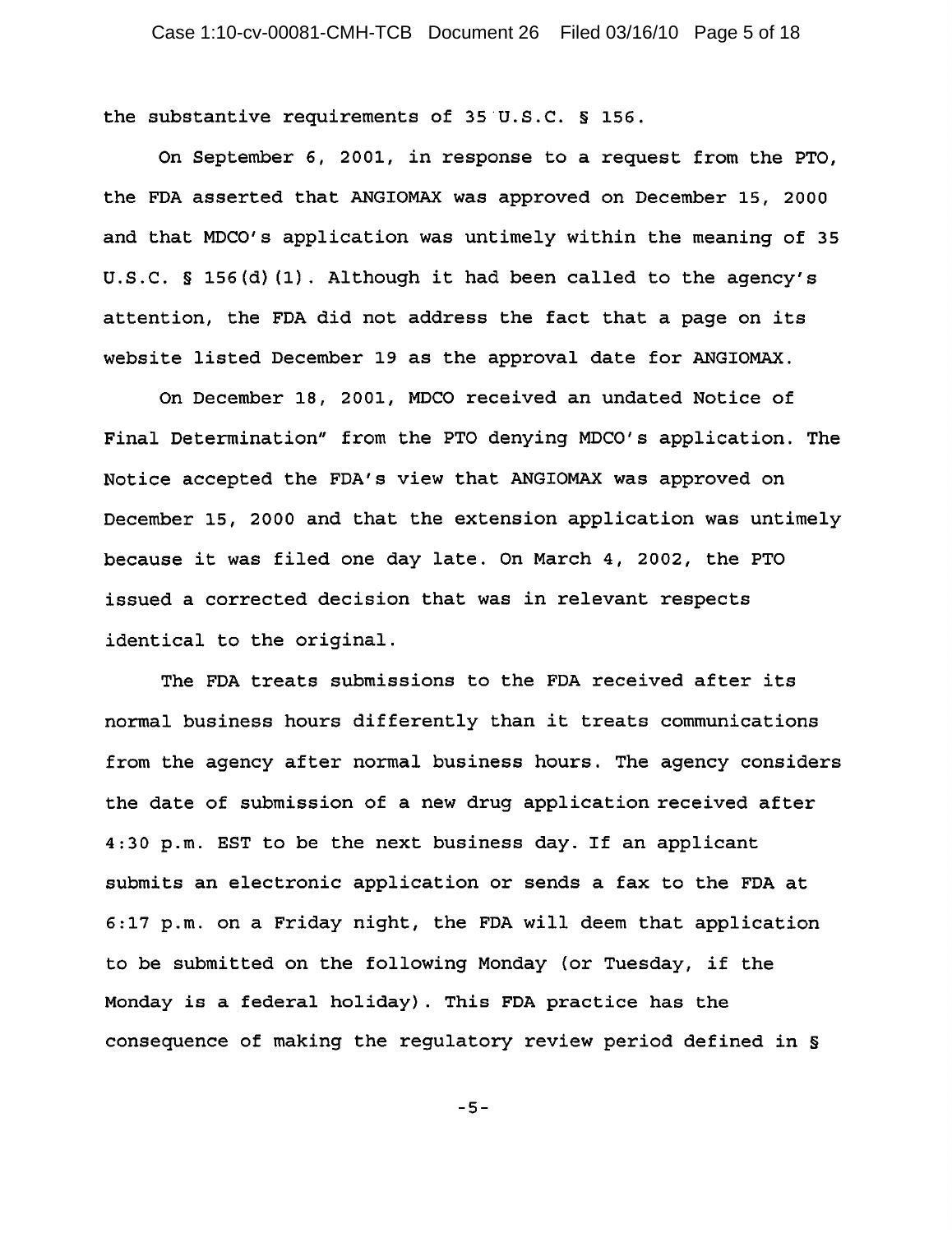$156(q)$  commence days later than if the application was considered submitted on Friday and can operate to reduce the overall length of the patent term extension granted.

For communications from the FDA, the agency takes the position that whether the communication is sent after the close of business is irrelevant. If the FDA faxes an approval letter at 11:59 p.m., it will treat the letter as if it had been issued earlier that day during business hours.

On October 2, 2002, MDCO filed a timely Request for Reconsideration with the PTO. Among other things, MDCO pointed out that the FDA approval letter for ANGIOMAX was faxed after business hours on a Friday evening, and that under FDA's practices, facsimiles submitted to FDA after the close of business are considered received by the Agency on the next business day. For that reason, MDCO asked the PTO to treat December 18, 2000 as the effective approval date of ANGIOMAX<sup>®</sup>. and would have made *MDCO's February 14, 2001* application timely.

On March 24, 2003, the PTO sent the FDA a copy of *MDCO's* request and asked the FDA to determine whether the application was timely. On November 2, 2006, the FDA issued a reply reiterating that Angiomax was approved on December *15 1 2000.*  Although the FDA noted *MDCO/s* position that the approval was not effective until December *18 <sup>1</sup>*2000 because the December *<sup>15</sup> 1 2000*  letter was transmitted after normal business hours, the FDA

-6-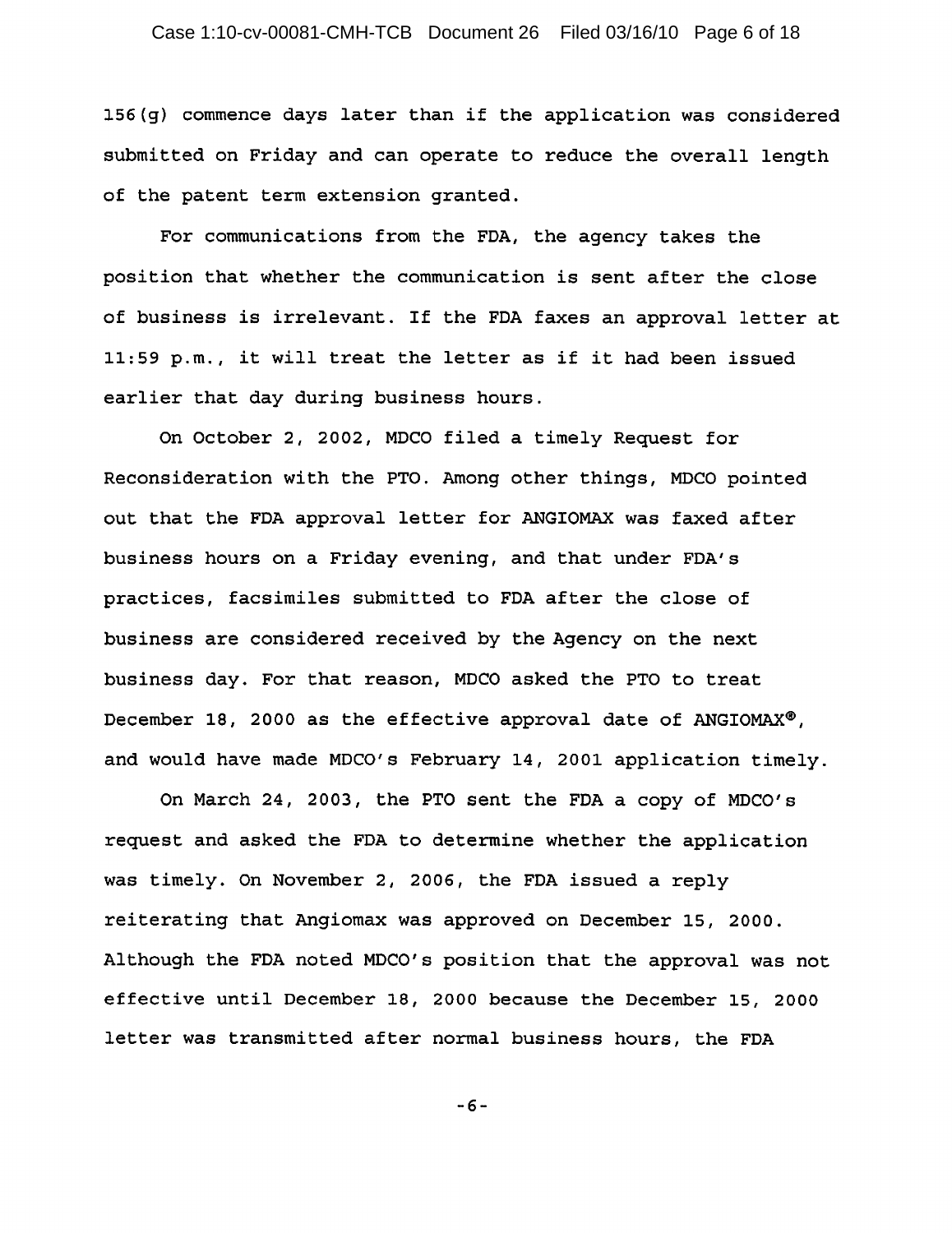failed to provide any explanation why it found that contention unpersuasive. The FDA did not dispute that when calculating the length of regulatory review periods under 35 U.S.C. § 156(g), it deems submissions to the agency after normal business hours as having been filed on the next business day, but deems an approval transmitted from the agency after normal business hours to be effective as of the date on the letter.

On February 12, 2007, before the PTO issued a decision on MDCO's Request for Reconsideration, the agency granted MDCO's request to file an amended extension application and amended request for reconsideration. MDCO filed the amended papers on March 13, 2007.

On April 26, 2007, the PTO denied MDCO's Request for Reconsideration. The PTO offered no explanation of what it acknowledged was the FDA's seemingly inconsistent approach to determining the effective date of submissions to the agency and communications from the agency. Rather, it indicated that any challenge to the FDA's approach must be raised with the FDA. Using the FDA's December IS, 2000 approval date, the PTO also determined that MDCO's application was filed two days after the 60-day period expired. The change in the PTO's calculation was due to a change in the agency's interpretation of § 156(d) (1) that was apparently announced for the first time in its reconsideration decision in this case.

-7-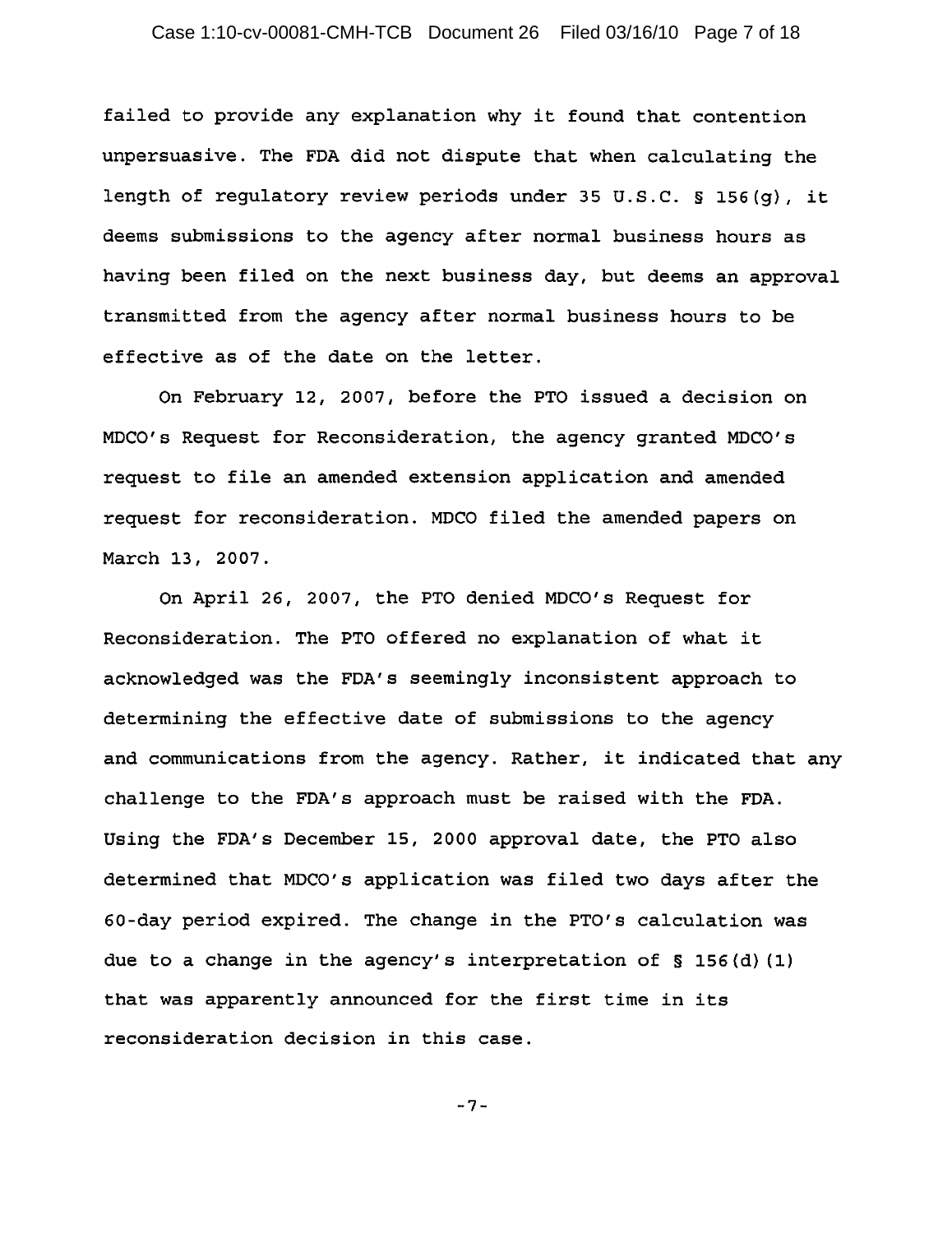For years, in applying § 156(d) (1) 's 60-day deadline, the PTO followed the general rule of starting the count on the first day after the triggering event. In its 2007 Decision, however, the PTO concluded that it had been misreading § 156(d) (1). It then changed course and announced that it would count the date of FDA approval as one of the sixty days included in the time period for filing a PTE application. In re Patent Term Extension Application for U.S. Patent No. 5,817,338, 2008 WL 5477176 (Comm'r Pat. Dec. 16, 2008) ("Prilosec Decision"). Applying this new interpretation, the PTO or the FDA has taken the position that at least seven applications for patent term extensions were untimely, even though they would have been timely under the PTO's prior interpretation of § 156(d) (1). Moreover, as this case demonstrates, the PTO takes the view that the date of FDA approval counts as the first day of the 60-day period even where the application is not approved until after the close of business  $-$  that is, as late as 11:59 p.m  $-$  and the PTO's interpretation can thus mean that an applicant is afforded only 59 days rather than 60 days.

On December 4, 2009, MDCO submitted a petition for leave to file a second request for reconsideration. MDCO demonstrated that further reconsideration was appropriate because it had not previously had an opportunity to address the effect of the PTO's new method of counting the 60-day period under § 156(d) (1) on the

-8-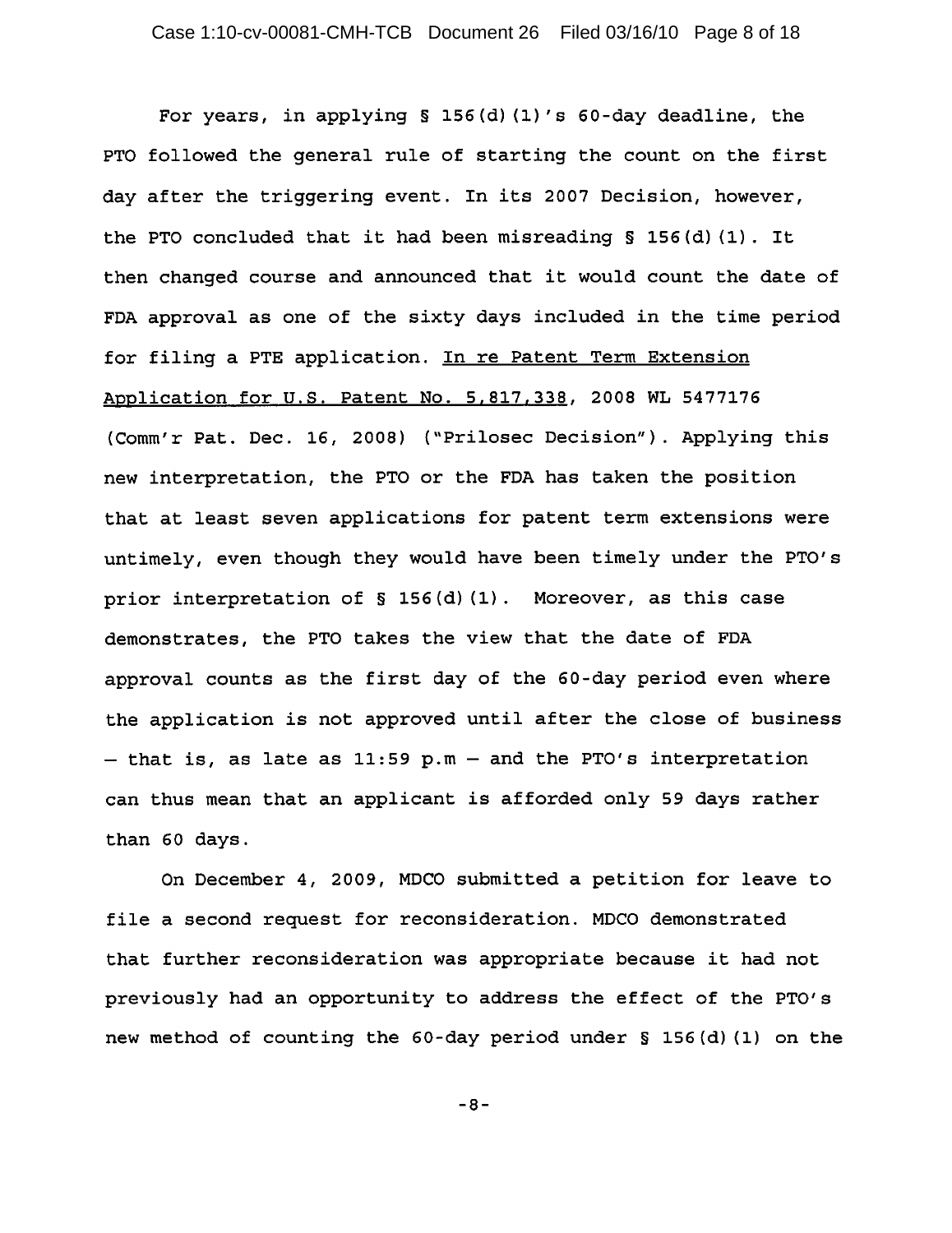interpretation of the date on which that period begins.

MDCO contended that the PTO had the authority to treat new drugs approved by the FDA after business hours as having received permission for purposes of § 156(d) (1) on the following business day. MDCO argued that the date a product receives permission for commercial marketing and use under § 156(d) (1) need not in all circumstances be the same as the date a new drug is approved for purposes of marking the end of the regulatory review period under  $\S$  156(g) (1) (B) (ii). It also explained that where the FDA transmits notice of approval after normal business hours, a next business day rule comports with the statute's text and purpose. This is especially so given the recent decision of the PTO to count the date of FDA approval as the first day of the 60-day period, as opposed to its previously established practice of starting the counting period on the first day after the triggering event. Unless the PTO adopted a next business day rule for after-hour approvals, it would effectively deprive many patent applicants of one of the 60 days Congress granted them for seeking extensions under § 156. Finally, MDCO argued that if the PTO rejected a next business day rule for § 156(d) (1) and concluded that it was bound to give § 156(d) (1) the same meaning that the FDA has given § 156(q)(1)(B)(ii), then it would be required to reconcile its decision with the FDA's inconsistent interpretation of the word date in  $\S$  156(g)(1)(B)(ii).

-9-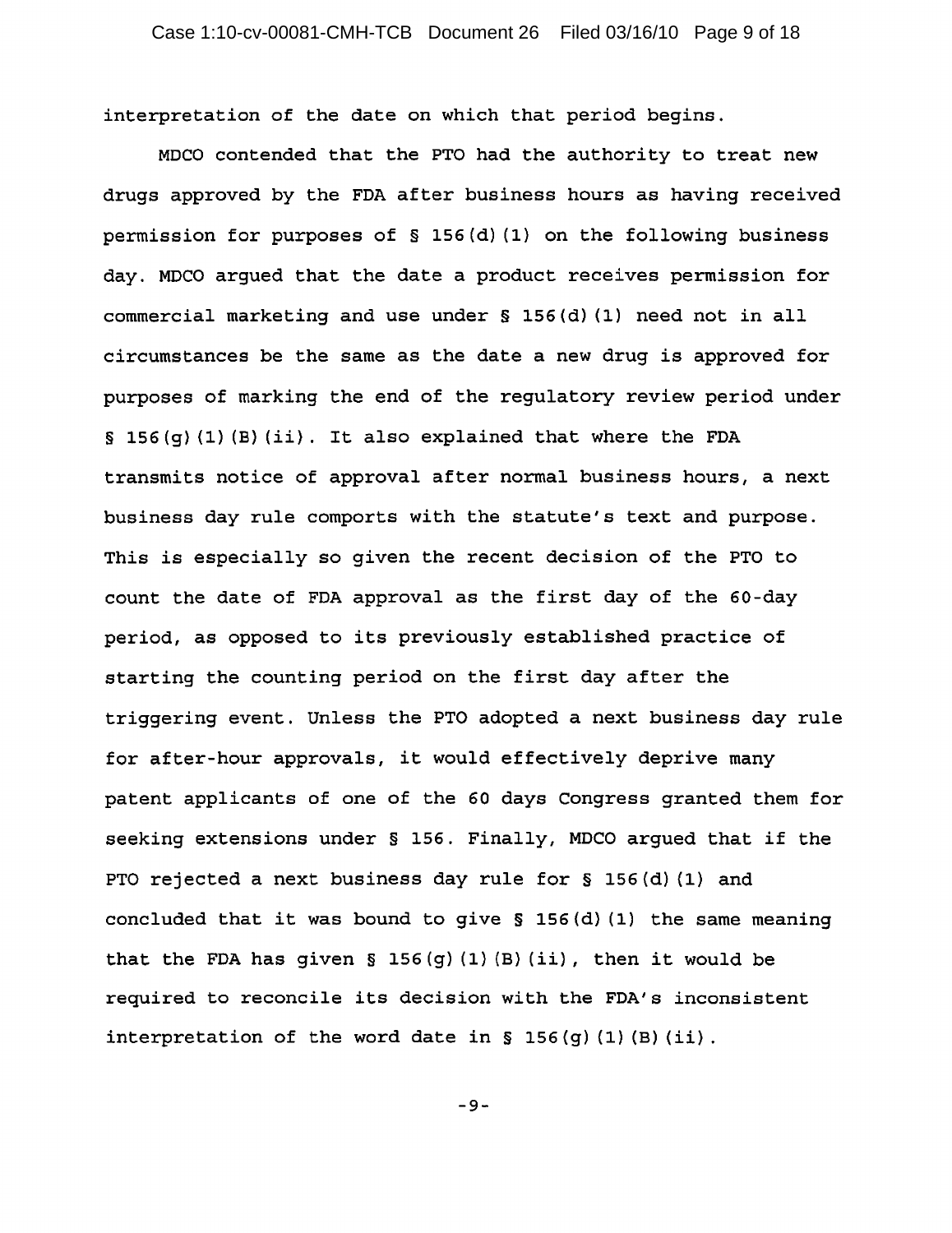On January 8, 2010, the PTO agreed to consider MDCO's request for further review but denied reconsideration on the merits. The PTO agreed that its decision to change the way it counted days under § 156(d) (1) was an extraordinary situation that supported waiving its regulation prohibiting successive reconsideration requests. On the merits, however, the PTO did not even consider the effect of this change and concluded that it lacked authority under § 156 and its regulations to treat new drugs approved after business hours as having received permission on the following business day. The PTO apparently believed that it lacked any discretion to adopt such a construction even if it wanted to do so, and that the contrary construction was compelled by the statute.

In reaching this conclusion, the PTO rejected MDCO's argument that the date a drug receives permission for commercial marketing or use can in some circumstances be distinct from the date the drug was approved for purposes of the FDA's calculation of the period of regulatory review. It held that the date stamped on a NDA approval letter, which the FDA terms the effective date of an approval, is the appropriate trigger date for § 156(d) (1). The PTO also held that MDCO's submission was foreclosed by the text of § 156 because a particular date spans the course of 24 hours; it does not end with the close of business. The PTO made no attempt to reconcile this position with the FDA's own practice

-10-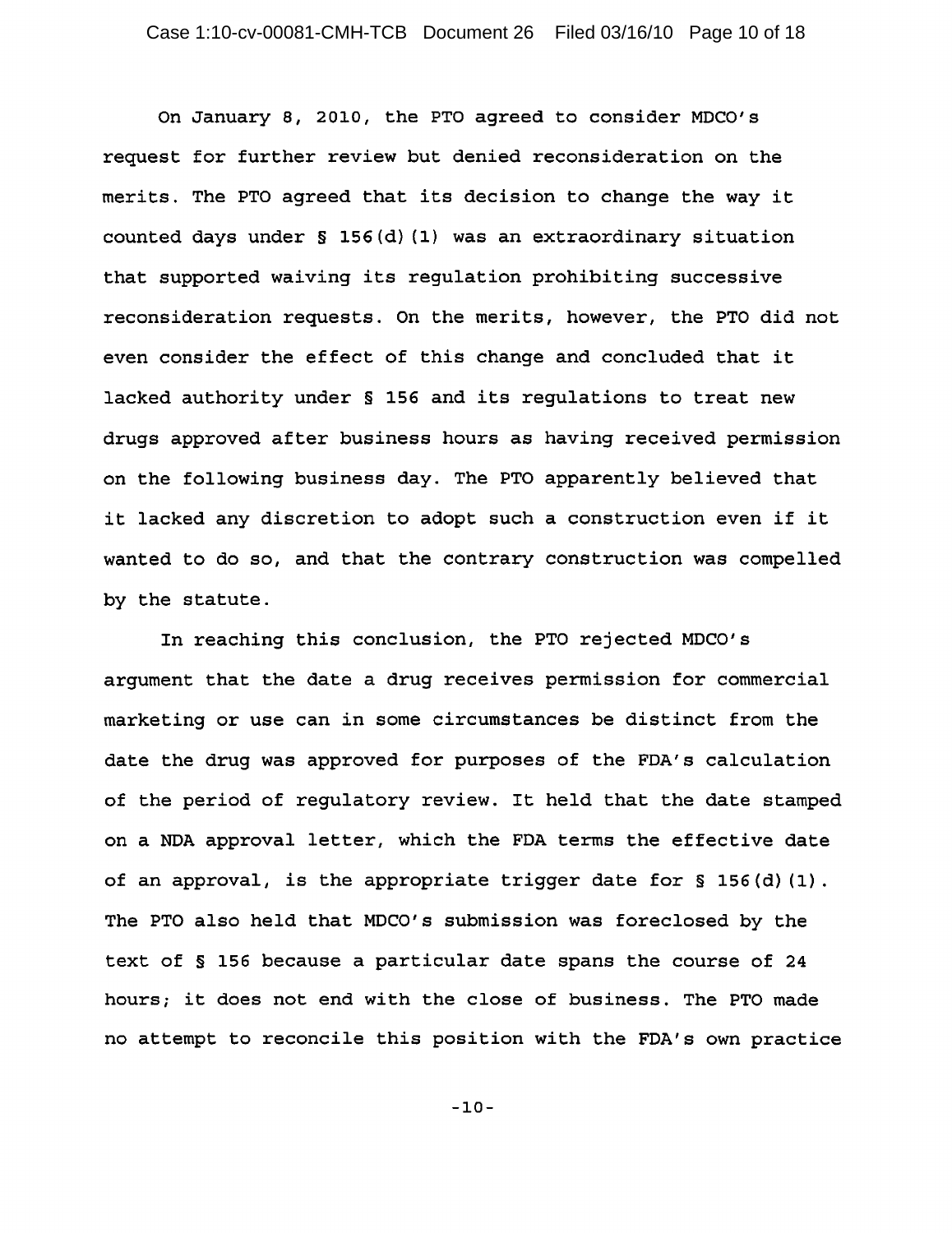of treating submissions to the agency after the close of business as being received the next business day. The PTO also did not address § 156(d} (l}'s focus on the date approval was received, the purpose of § 156(d) (I), or the need to ensure that all applicants receive the 60 days to file extension applications that Congress required and the ways in which its interpretation of date in combination with its new counting rule is inconsistent with that requirement.

The Administrative Procedure Act ("APA") requires the Court to "hold unlawful and set aside agency action, findings, and conclusions found to be . . . arbitrary, capricious, an abuse of discretion, or otherwise not in accordance with law." 5 U.S.C. § 706(2)(A); see Arnold P'ship v. Dudas, 362 F.3d 1338, 1340 (Fed. Cir. 2004) (APA applies to denial of patent term extension application). Agency action is arbitrary and capricious "if the agency has relied on factors which Congress has not intended it to consider, entirely failed to consider an important aspect of the problem, offered an explanation for its decision that runs counter to the evidence before the agency, or is so implausible that it could not be ascribed to a difference in view or the product of agency expertise." Motor Vehicle Mfrs. Ass'n of the U.S., Inc. v. State Farm Mut. Auto. Ins. Co., 463 U.S. 29, 43 (1983). Agency action resting on an inconsistent or selfcontradictory explanation is, by definition, arbitrary and

-11-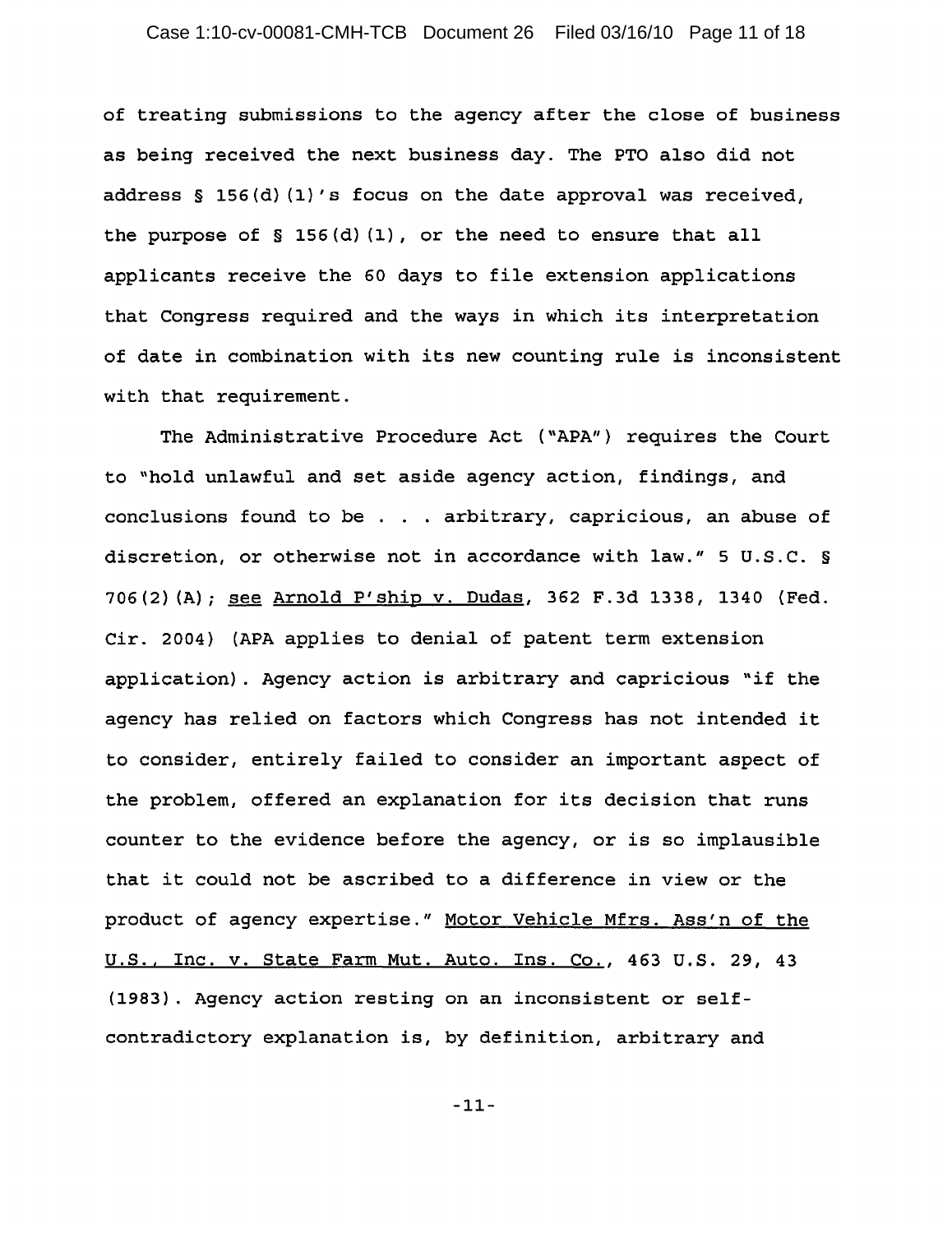capricious. See, e.g., Lee Lumber & Bldg. Material Corp. v. NLRB, 117 F.3d 1454, 1460 (D.C. Cir. 1997); Air Line Pilots Ass'n v. FAA, 3 F.3d 449, 453 (D.C. Cir. 1993).

The Court's review here is further shaped by the remedial nature of the statute at issue. As the PTO has explained, § 156 is "intended to restore a part of the effective patent life that had been diminished through the delays which are necessary in regulatory review and approval of the product." In re Patent No. 4,146,029 (Comm'r Pat. July 12, 1988) ("SynchroMed Decision") at 3 ; see also Merck, 80 F.3d at 1547 (§ 156 is designed to "compensate for the delay in obtaining FDA approval"). The PTO thus previously held that the timing provisions of § 156(d} should be "liberally construed . . . to carry out its purpose" so that "justice may be done to both the patentees and the public." SynchroMed Decision at 3; see United States v. Article of Drug . . . Bacto-Unidisk ... , 394 U.S. 784, 798 (1969) (it is a "wellaccepted principle that remedial legislation . . . is to be given a liberal construction consistent with [its] overriding purpose") .

There is a strong presumption that when Congress repeats the same word in the same statute, it intends for that word to be given the same meaning. In this case, the PTO and the FDA interpreted the word date to have two different meanings in the very same provision, and the PTO offered no explanation for that

-12-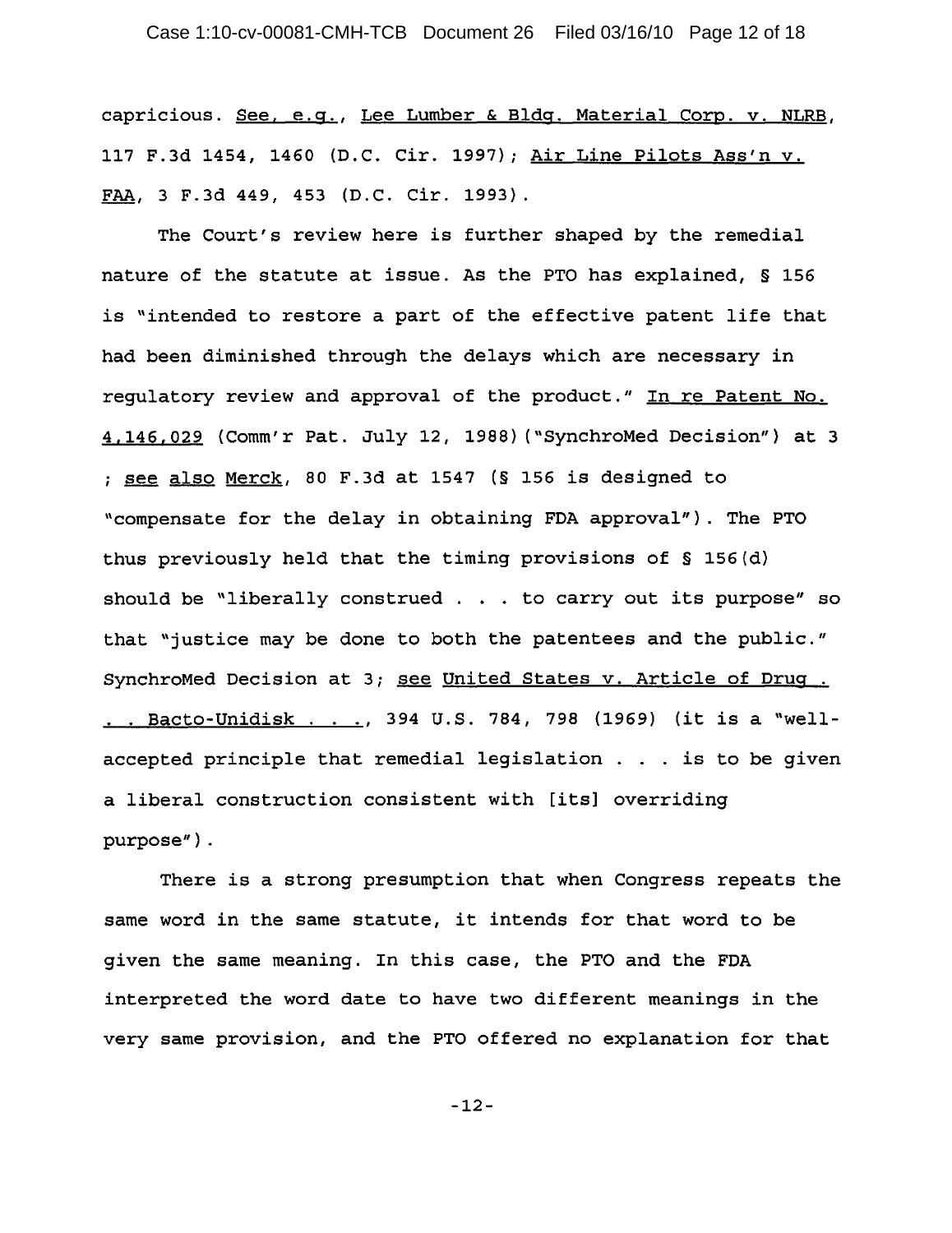inconsistency. The PTO also misperceived the scope of its authority. The PTO believed that it was precluded from adopting a business hours interpretation of the word date *in* § 156(d) (1). But, neither the statutory text nor any other authority forecloses that reading. While the PTO believed that the term date can only be construed to mean calendar day, the statute cannot be so inflexible because the FDA interprets the same word in the same section to mean business day.

The PTO incorrectly thought a business hours interpretation was foreclosed and did not consider central arguments MDCO advanced, and gave no reason for rejecting them.

The PTO erroneously believed that it was compelled to follow the FDA's interpretation of the provision of § 156 (g) (1) (B) *(ii)*  marking the end of the regulatory review period. The agency also incorrectly believed that a business hours interpretation of § 156(d) (1) was foreclosed by the plain text of the statute, Federal Circuit precedent, and its own regulations. Because it believed its hands were tied, the PTO never even considered whether it should exercise its discretion to adopt a "business hours" rule. Indeed, the PTO must have believed it had no option but to construe the statute as it did: Had the PTO recognized any statutory ambiguity, it should have addressed *in* its decision the issues raised by MDCO.

None of the authorities cited by the PTO actually constrain

-13-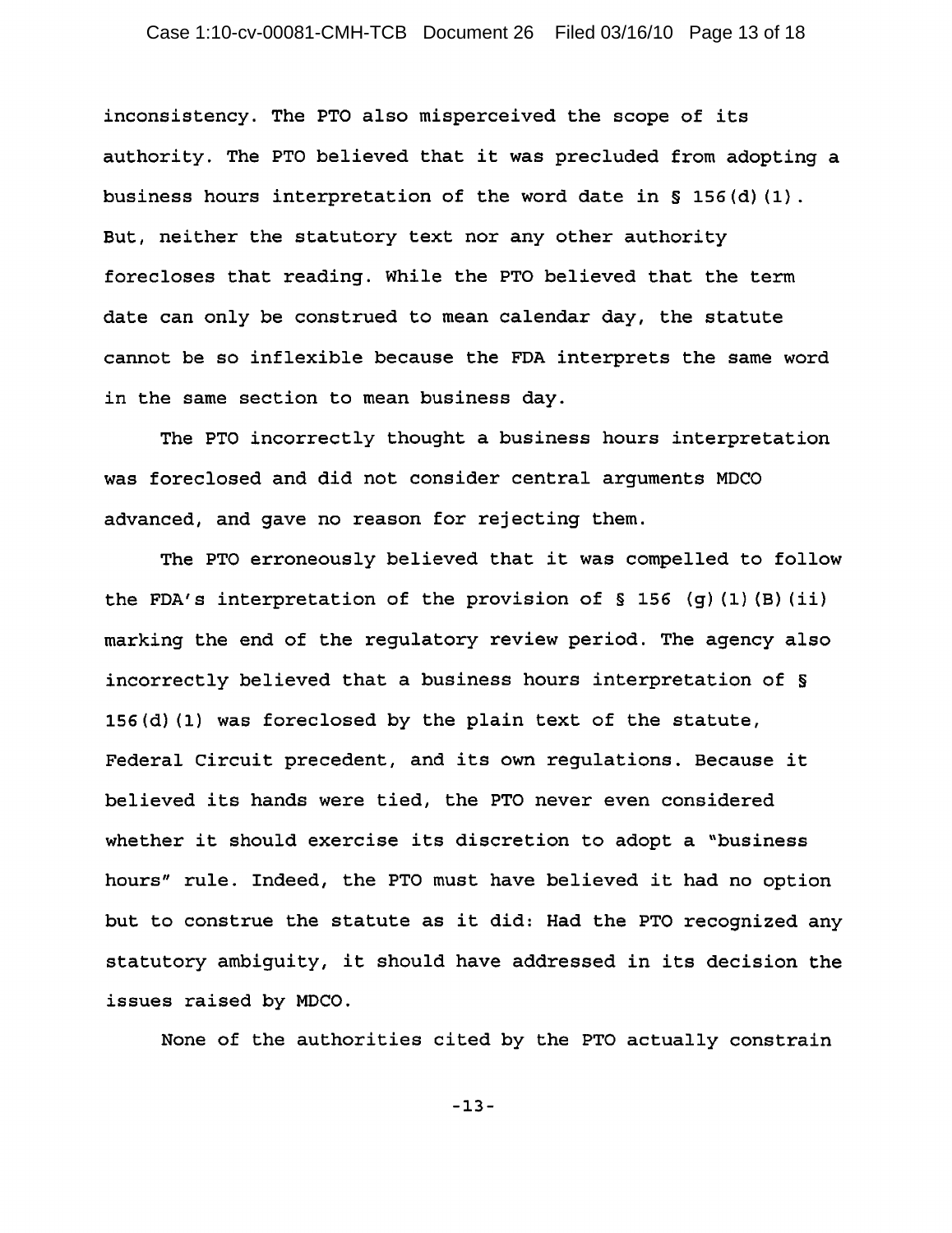## Case 1:10-cv-00081-CMH-TCB Document 26 Filed 03/16/10 Page 14 of 18

its authority to adopt such a rule in this case. The PTO erred in believing that its interpretation of § 156{d) (1) was compelled by the plain meaning of the word date. The agency asserted, without citation or explanation, that a particular date spans the course of 24 hours; it does not end with the close of business. The PTO believed that MDCO's proposed business hours interpretation was contrary to statute and would require it to put words into the statute that are not there.

This does not fulfill the PTO's obligations under the APA. The PTO provided no analysis of the putative plain meaning it assigned to the term, the ways in which the term is used throughout § 156, the differing contexts of the usage, or the regulatory impact of competing alternative interpretations. It merely asserted that the term date in  $\S$  156(d)(1) must be a calendar day and could not be a business day.

The PTO's assertion about the plain meaning of date plainly conflicts with the FDA's interpretation of the same word in the *same* statute to mean precisely what the PTO says it cannot mean. When a new drug application is filed with the FDA after normal business hours, the FDA deems the date the application was submitted to be the next business day. The PTO, however, did not provide any rationale to reconcile these competing constructions of the statute.

The PTO also incorrectly concluded that Unimed, Inc. v.

-14-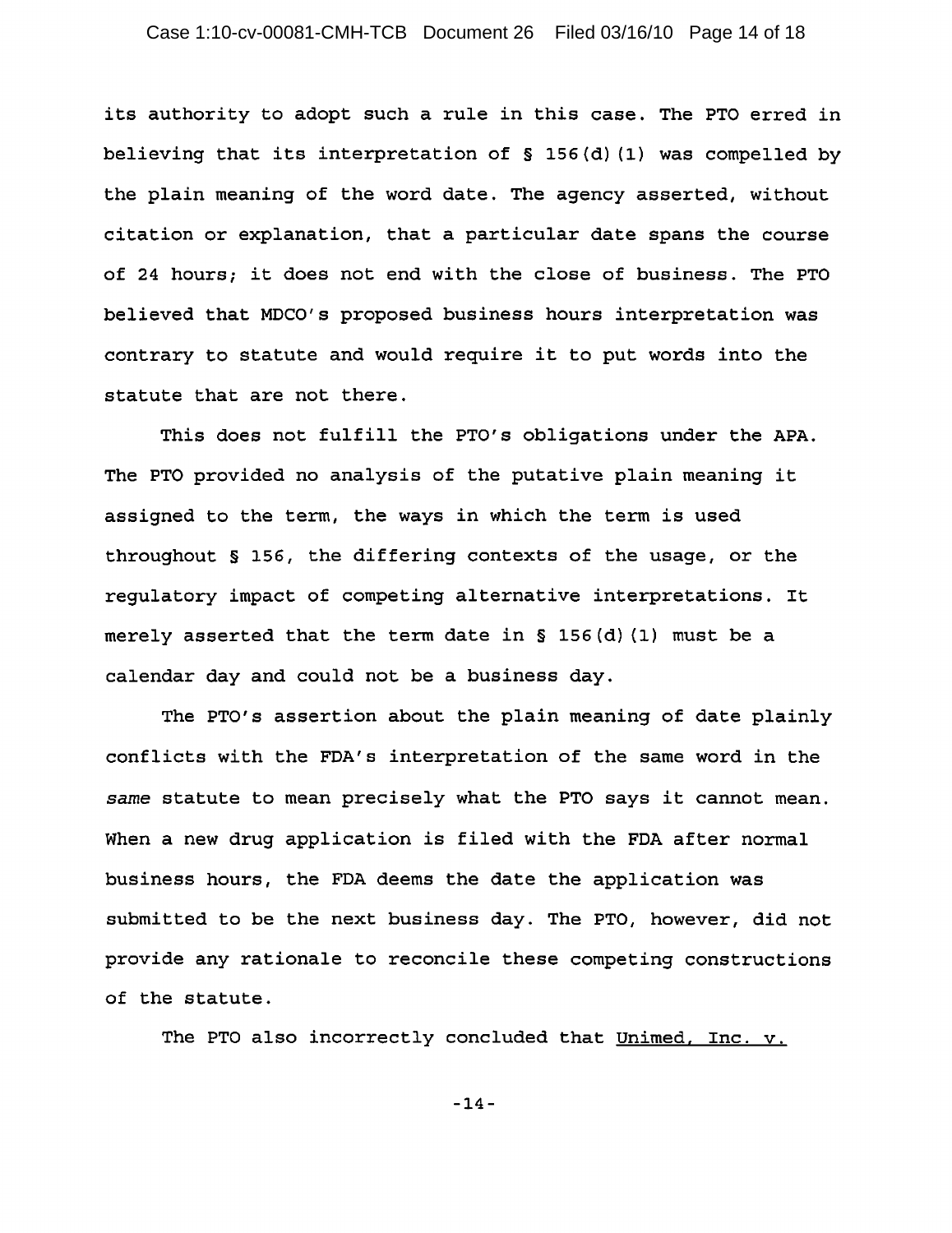Ouigg, 888 F.2d 826 (Fed. Cir. 1989), controlled this case. The PTO believed that Unimed held that the "date [a] product received permission" under § 156(d) (1) must be "the date stamped on the [FDA] approval letter," even if that letter was sent after business hours. Unimed never addressed the question presented here. Rather, it concerned an application for patent term extension based on the approval of a drug product that contained the psychoactive substance found in marijuana. The applicant argued that the period for filing an application under § 156 should not have commenced until the Drug Enforcement Agency ("DEA") rescheduled the drug, almost a year after the FDA approved the product under the FDCA. Rejecting the applicant's position, the Court held that the Hatch-Waxman Act takes into account only the regulatory review carried out by the FDA and no other government obstacles to marketing new drugs.

A few sentences in Unimed could be read to suqqest that the date that starts the  $60$ -day period in § 156(d)(1) is the date stamped on the FDA approval letter. But the question at issue here  $-$  the proper treatment of an after hours letter  $-$  was not presented in Unimed because the extension application at issue there was filed "more than a year after the FDA's final approval letter." Moreover, in Unimed there was no reason to believe that the letter was transmitted after the close of business.

The PTO's decision was also flawed because the Office

-15-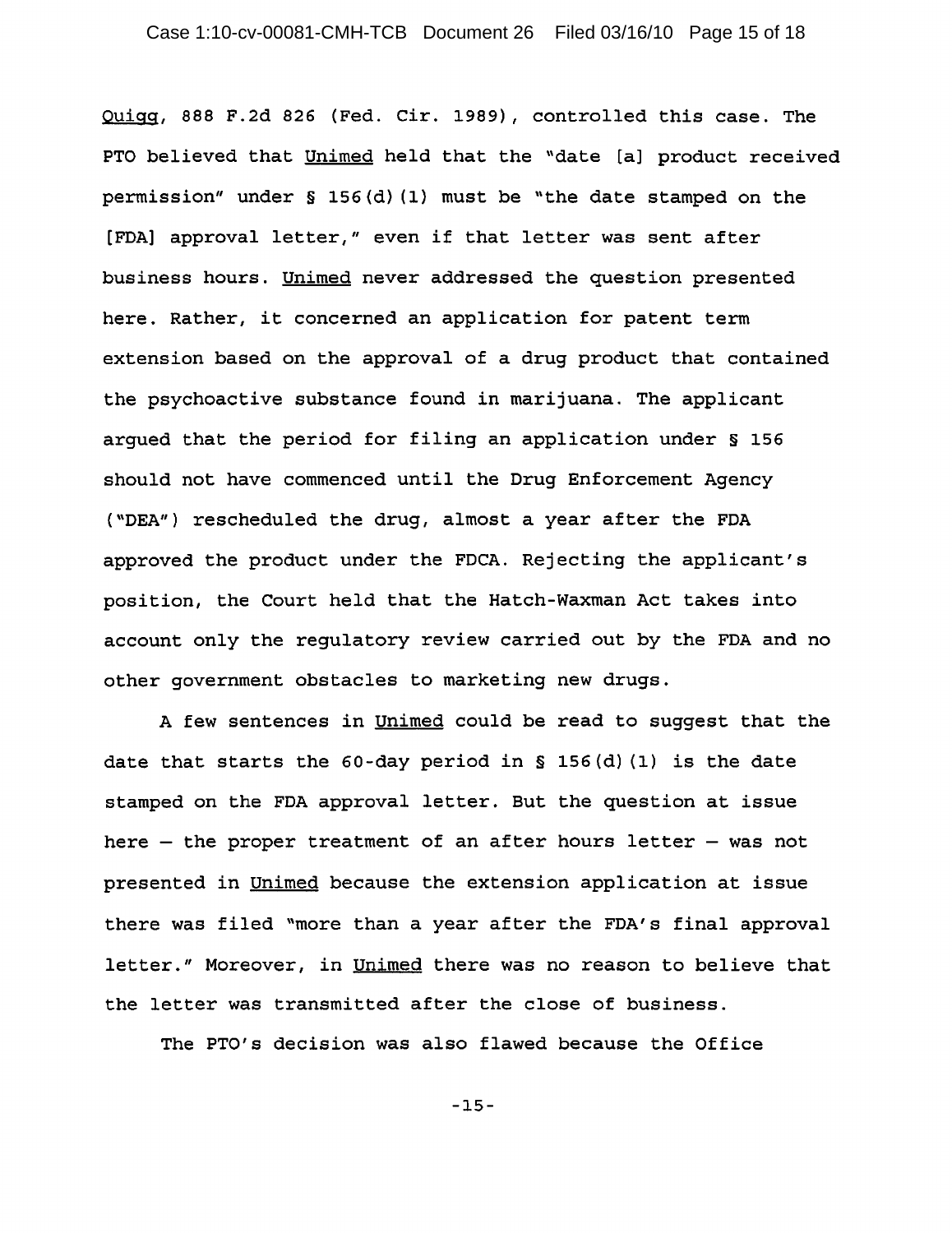erroneously concluded that a next business day rule would be contrary to regulations. To support that contention, the PTO noted only that no USPTO regulation requires a PTE applicant to state at what time of day the FDA transmitted the approval. The mere fact that the PTO's regulations do not require something does not mean that the governing statute prohibits the agency from taking it into consideration. The only PTO regulation cited by the agency simply parrots the statute, requiring an applicant to specify the date on which the product received permission. 37 C.F.R. § 1.740(a) (3).

Finally, the PTO incorrectly believed that in interpreting § 156(d) (1), it was bound to follow the FDA's interpretation of § 156(g) (1) (B) *(ii).* Although the PTO asserted that it was independently interpreting § 156{d) (I) and relying on the FDA only to provide it with facts regarding the drug approval process, the PTO effectively determined that the 60-day period under § 156(d) (1) must necessarily start to run whenever the FDA determined that the regulatory review period under § 156 (g) (I) (B) *(ii)* ends. Consistent with the FDA's interpretation, the PTO concluded that the date stamped *in* a NDA approval letter *is*  the appropriate trigger for section 156{d) (1). The PTO's position, however, ignores material differences between § 156 (d) (1) and  $\S$  156 (q) (1) (B) (ii).

The relevant statutory language *is* different. Section

-16-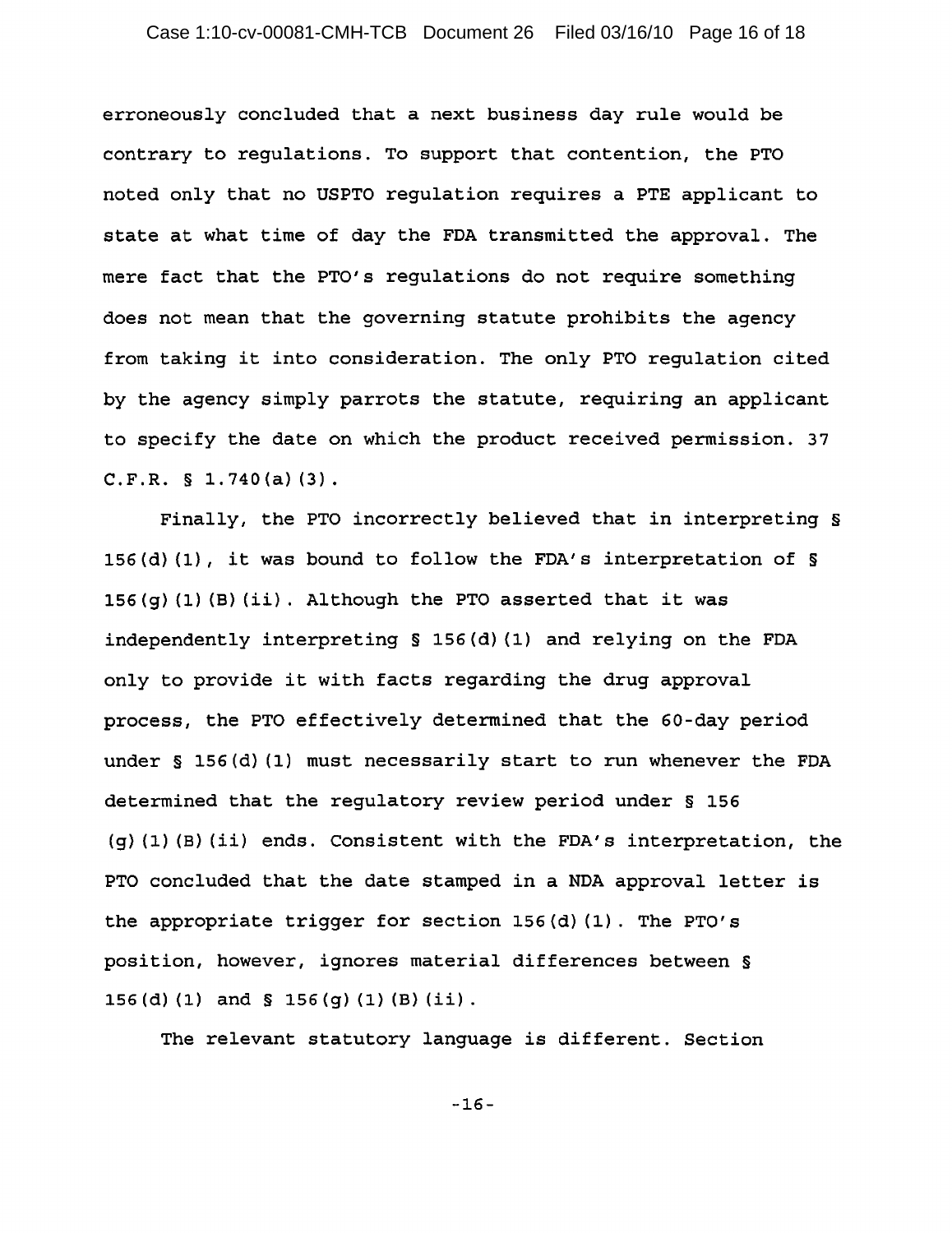## Case 1:10-cv-00081-CMH-TCB Document 26 Filed 03/16/10 Page 17 of 18

156(d} (I) calls for the PTO to determine when the product received permission, while  $\S$  156(q)(1)(B)(ii) calls for the FDA to determine when the new drug application was approved. Congress's use of different words suggests that the two terms do not necessarily have the same meaning. Sosa v. Alvarez-Machain, 542 U.S. 692, 711 n.9 (2004) ("[W]hen the legislature uses certain language in one part of the statute and different language in another, the court assumes different meanings were intended." (internal quotation marks omitted)}.

Moreover, the two provisions serve distinct purposes. Section 156(g)  $(1)$  (B)  $(i)$  defines the period of time that the FDA has taken to review a new drug application. In that context, the FDA employs a business day rule to define the start of the period and then looks to when it has finished its internal review of the new drug application to define the end of that period. By contrast, § 156(d} (I) refers to the time given to an applicant to prepare and file its patent term extension application. In that context, the focus is on when the product receives permission, such that it would be fair for the applicant's filing period to begin. In light of the distinct language and purposes of § 156 $(d)$  (1) and § 156 $(g)$  (1) (B) (ii), the PTO erred in concluding that it was compelled to follow the FDA's interpretation of § 156 (g) (1) (B) (ii) .

Because the PTO had the authority to consider a business

-17-